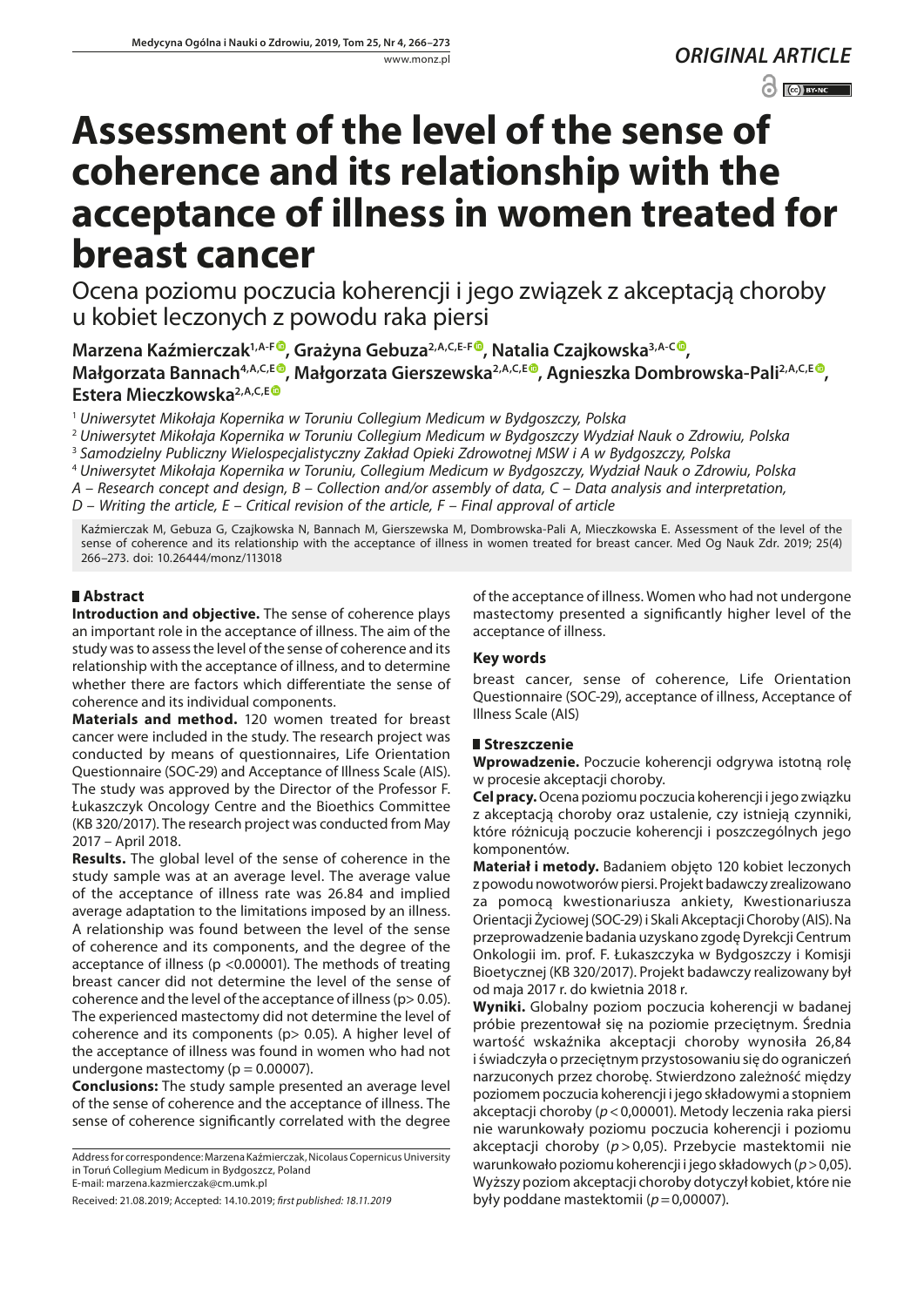Marzena Kaźmierczak, Grażyna Gebuza, Natalia Czajkowska, Małgorzata Bannach, Małgorzata Gierszewska, Agnieszka Dombrowska-Pali, Estera Mieczkowska. Assessment..

**Wnioski.** Badana próba prezentowała przeciętny poziom poczucia koherencji i akceptacji choroby. Poczucie koherencji istotnie korelowało ze stopniem akceptacji choroby. Kobiety, u których nie wykonano mastektomii, prezentowały istotnie wyższy poziom akceptacji choroby.

#### **INTRODUCTION**

The International Agency for Research Cancer (IARC) has published the latest data on the global incidence of cancer. The global cancer incidence is estimated to have risen to 18.1 million new cases and 9.6 million deaths. In women, the incidence rate of breast cancer significantly exceeds the incidence of other cancers, both in developed and developing countries, and concerns 24.2%, i.e. about 1 in 4, of all new cancer cases diagnosed in women worldwide. Breast cancer is the leading cause of cancer-related deaths among women (15%). For comparison, cervical cancer ranks fourth for incidence (6.6%) [1]. Malignant neoplasms are a growing health, social and an economic problem for Polish society. In 2016, the National Cancer Registry received information on 81,620 first-time reports of malignant neoplasms among women. Most of the ill women were aged from 50 – 74. In 2016, the most frequently registered malignant neoplasm in women was breast cancer (22.8%) (for comparison, lung cancer – 9.5%, cervical cancer – 3.3%). Malignant breast cancers are in the second position (after lung cancer) of the percentage of deaths [2].

Cancer among women causes radical changes regarding dysfunctions in the physical, psychological and social spheres. Due to cognitive processes associated with the illness, it is perceived as a source of severe stress, occupying the majority of the patient's consciousness [3].

Negative emotions that accompany cancer cause a decrease in the quality of life, the level of the acceptance of illness, and thus impede the recovery after breast cancer [4]. The acceptance of illness means understanding and agreeing with the changes. It is a long-term process of adapting to cancer, which depends on the personality traits and resistance to stressors. Psychological resources play a vital role in this process, which is associated with the ability to perceive and the willingness to use the offered support and take control of stressful situations [5]. The circumstances in which the diagnosis was made, the lack of support received from family and loved ones, unfavurable financial situation, or the importance of losses (work, position, appearance, independence) have a negative effect on a woman's functioning and, at the same time, the acceptance of a chronic disease [6]. In the face of cancer, a person activates a variety of behaviours focused on coping with a difficult situation. The level of health is a relative and complex concept. Health is understood as a dynamic phenomenon that changes as a result of various life situations that accompany people [7].

A significant factor that contributed to taking an interest in the quality of life of patients with cancer was the emergence of a holistic-functional model in medicine, which, apart from the patient's biological sphere, also takes the mental, social and spiritual sphere into account. The holistic-functional approach is fully visible in the concept of A. Antonovsky's salutogenesis, which assumes that between health and disease there is a continuum of intermediate states which are the result of dynamic processes of demands and resources balancing in stressful life events. In the discussed concept,

#### **Słowa kluczowe**

rak piersi, poczucie koherencji, Kwestionariusz Orientacji Życiowej (SOC-29), akceptacja choroby, Skala Akceptacji Choroby (AIS)

the sense of coherence is the key resource which regulates human relations with the environment, and ultimately determines their health. It is a person's general attitude expressing the degree to which they have a relatively lasting sense of certainty, that life's demands are predictable and explainable (comprehensibility), that they have the resources that will allow them to meet the emerging demands (manageability), and, moreover, that the confrontation with the emerging difficulties is worth their commitment and effort (meaningfulness) [8,9].

#### **OBJECTIVE**

The aim of the study was to assess the level of the sense of coherence and its relationship with the acceptance of illness and determine whether there are factors which differentiate the sense of coherence and its individual components.

#### **MATERIALS AND METHOD**

The study was approved by the Director of the Professor F. Łukaszczyk Oncology Centre and the Bioethics Committee (KB 320/2017). The research project was conducted from May 2017 – April 2018. 120 women hospitalized in the Clinical Ward for Breast Cancer and Reconstructive Surgery and in the Polyclinic at the Oncology Centre were included in the study. The inclusion criterion was diagnosed breast cancer and started treatment. The respondents were informed how to complete the questionnaires and about the possibility of resigning from participation at any stage during the study. The selection of the respondents was deliberate. The survey questionnaires were completed voluntarily and anonymously. Tables 1–3 present the characteristics of the studied sample.

**Measures.** The research method was a diagnostic survey, and the research tools included: the Life Orientation Questionnaire (SOC-29), Acceptance of Illness Scale (AIS), and a questionnaire of own design. The questionnaire consisted of 30 questions. The first part of the survey contained personal information questions. The subsequent part of the study involved a short obstetric interview (menarche, last menstrual period, fertility, breastfeeding). An oncological interview included: the diagnosis of breast cancer, presence of risk factors for breast cancer, age at breast cancer diagnosis and taking hormone medicines.

The Life Orientation Questionnaire (SOC-29, Sense of Coherence Scale), constructed by A. Antonovsky, is a tool for assessing the level of coherence. It includes 29 questions, each of which is scored on a 7-point Likert scale. The obtained material can be interpreted in the context of the global sense of coherence, as well as in the context of its three components: the sense of comprehensibility (11 questions), the sense of manageability (10 questions) and the sense of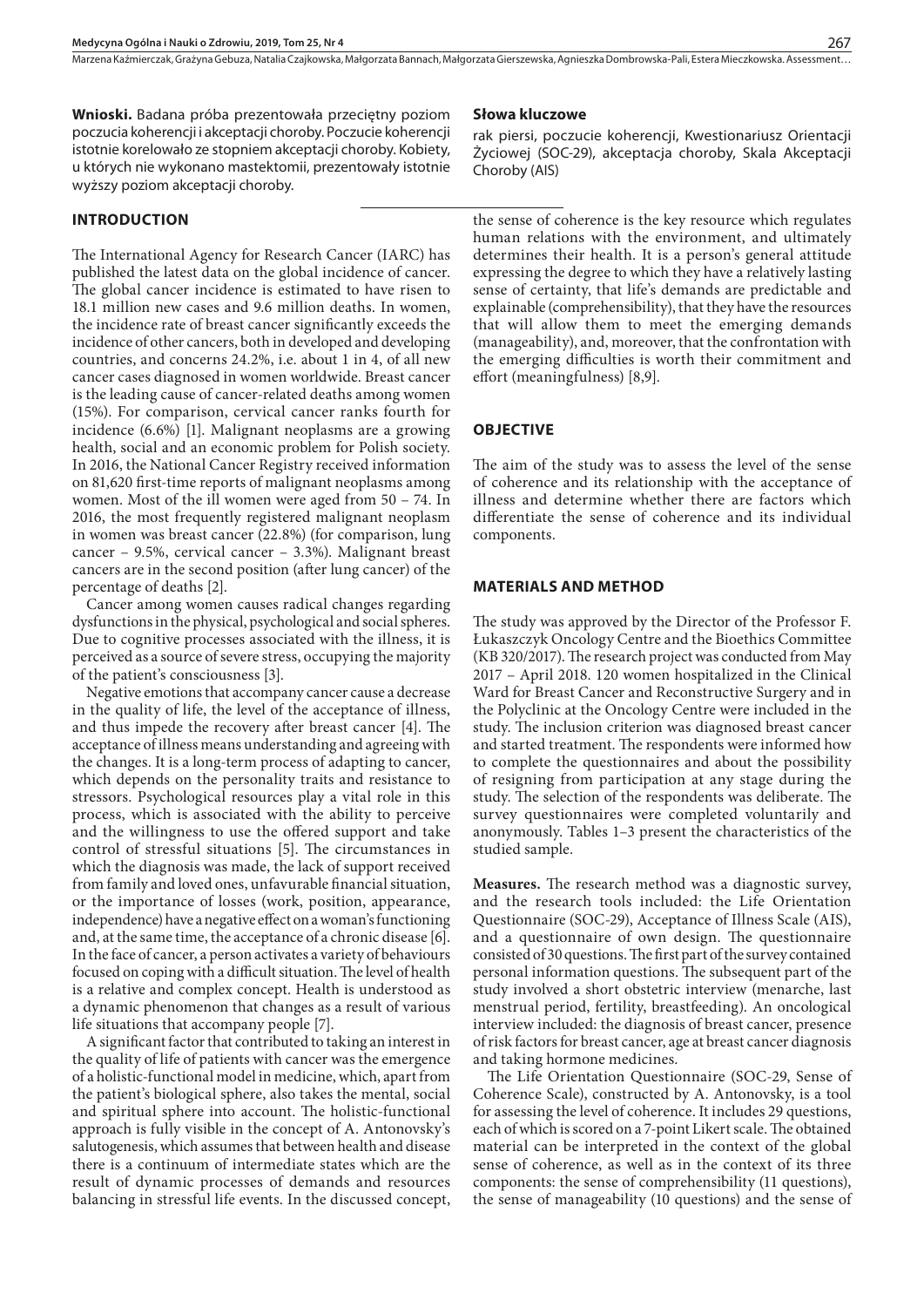Marzena Kaźmierczak, Grażyna Gebuza, Natalia Czajkowska, Małgorzata Bannach, Małgorzata Gierszewska, Agnieszka Dombrowska-Pali, Estera Mieczkowska . Assessment…

| Socio-demographic data                      |                       | Value                    | N   | $\%$ |
|---------------------------------------------|-----------------------|--------------------------|-----|------|
|                                             | N                     |                          | 120 | L.   |
|                                             | Mean                  | 57.68                    | ä,  | ä,   |
|                                             | Median                | 59                       | ä,  | ä,   |
| Age                                         | SD                    | 12.43                    | ÷,  | L,   |
|                                             | Minimum               | 26                       | ä,  | ä,   |
|                                             | Maximum               | 82                       | L,  | L,   |
|                                             | Mean                  | 56.23                    | L,  | i.   |
|                                             | Median                | 58                       |     |      |
| Age at which breast cancer<br>was diagnosed | <b>SD</b>             | 12.7                     | ÷,  | L,   |
|                                             | Minimum               | 25                       | ä,  | i.   |
|                                             | Maximum               | 81                       | ä,  | ÷,   |
|                                             | Urban                 | ä,                       | 87  | 72.5 |
| Place of residence                          | Rural                 | ä,                       | 33  | 27.5 |
|                                             | Single                |                          | 6   | 5    |
|                                             | Married               |                          | 75  | 62.5 |
| Marital status                              | Informal relationship | ä,                       | 6   | 5    |
|                                             | Divorced              | ÷.                       | 15  | 12.5 |
|                                             | Widow                 | ä,                       | 18  | 15   |
|                                             | Elementary            | ä,                       | 7   | 5.8  |
|                                             | Vocational            | ä,                       | 25  | 20.8 |
| Education                                   | Secondary             |                          | 51  | 42.5 |
|                                             | Higher                | ä,                       | 37  | 30.8 |
|                                             | Very good             | ÷,                       | 4   | 3.3  |
| <b>Finacial situation</b>                   | Sufficient            | ä,                       | 104 | 86.7 |
|                                             | Bad                   | $\overline{\phantom{0}}$ | 12  | 10   |

**Table 1.** Socio-demographic data of the studied sample

**Table 3.** The questionnaire data concerning breast cancer prevention

| Prevention                         |                  | N   | %    |
|------------------------------------|------------------|-----|------|
|                                    | Once a month     | 56  | 46.7 |
| Breast self-exam                   | Every six months | 21  | 17.5 |
|                                    | Once a year      | 6   | 5.0  |
|                                    | Never            | 37  | 30.8 |
| Detecting changes during self-exam | Yes              | 30  | 25.0 |
|                                    | No               | 60  | 50.0 |
|                                    | Not applicable   | 30  | 25.0 |
|                                    | Yes              | 107 | 89.2 |
| Mammography                        | <b>No</b>        | 13  | 10.8 |
|                                    | Yes              | 82  | 68.3 |
| Ultrasonography                    | No               | 38  | 31.7 |
|                                    |                  |     |      |

Source: own study

The calculations were made with the R statistical package, 3.4.2 version. Observation data was collected by means of Microsoft Excel. Non-parametric U Mann-Whitney and Kruskal-Wallis tests were used for data analysis. Due to the non-parametricity of the data distribution, the correlation analysis was performed by means of the Spearman correlation coefficient. Additional analysis of psychometric properties was performed for the AIS scale. Cronbach's alpha coefficient and discriminating power values of items were used to assess the reliability of the scale. Theoretical validity was assessed by means of factor analysis, which was carried out with the method of maximum likelihood with varimax rotation. The presented p-values refer to two-tailed tests. Each hypothesis was tested at the significance level  $p = 0.05$  (statistical values for which two-tailed probability was p <0.05 were accepted to be statistically significant).

#### **RESULTS**

The global level of the sense of coherence of the study sample was at an average level (mean 135.72) (Tab. 4). On the basis of the accepted values of the level of coherence in the ranges, it was demonstrated that 40.8% of the women had a low level of the global sense of coherence, 29.2% – an average level, while a high level was demonstrated by 30% of the respondents. The sense of manageability was at an average level of 50.20, the sense of comprehensibility was 44.94, on average, and the sense of meaningfulness 40.58, on average. Analysis of individual statements of the Life Orientation Questionnaire, divided into the components of the sense of coherence, is presented in Tables 5–7.

Analysis of the level of acceptance of illness based on the basis of the AIS questionnaire was started with psychometric properties – reliability and validity. Due to

**Table 4.** Descriptive statistics in SOC-29 scale

| Life orientation (SOC)     | N   | Mean   | Median | SD    | Mini-<br>mum | Maxi-<br>mum |
|----------------------------|-----|--------|--------|-------|--------------|--------------|
| Sense of manageability     | 120 | 50.20  | 53     | 12.72 | 23           | 70           |
| Sense of comprehensibility | 120 | 44.94  | 48     | 13.05 | 16           | 70           |
| Sense of meaningfulness    | 120 | 40.58  | 43     | 11.42 | 13           | 56           |
| Sense of coherence         | 120 | 135.72 | 145    | 35.79 | 52           | 191          |
|                            |     |        |        |       |              |              |

Source: own study

# Source: own study

#### **Table 2.** Obstetric data of the studied sample

|                       | Ν   | Mean  | Median        | SD   | Min. | Max |
|-----------------------|-----|-------|---------------|------|------|-----|
| First period (age)    | 120 | 13.43 | 13            | 1.90 | 8    | 19  |
| Last period (age)     | 91  | 49.86 | 50            | 4.36 | 40   | 57  |
| Number of childbirths | 120 | 1.96  | $\mathcal{P}$ | 1.12 | 0    | 4   |
| Age at first birth    | 107 | 24.64 | 23            | 4.73 | 19   | 41  |

Source: own study

meaningfulness (8 questions). A high score means a strong sense of life orientation and its components [10].

The Acceptance of Illness Scale (AIS) was created by B. J. Felton et al. and adapted by Z. Juczyński for Polish research. The questionnaire contains eight statements relating to the consequences of bad health condition. Each statement is scored on a five-point scale, where 1 point means "I strongly agree", while 5 points – "I strongly disagree". The sum of points is in the range from 8–40 and is a general measure of the level of the acceptance of illness. A low score indicates the lack of adaptation to the imposed limitations and a feeling of mental discomfort, whereas a high score means acceptance of the illness and lack of negative emotions [11].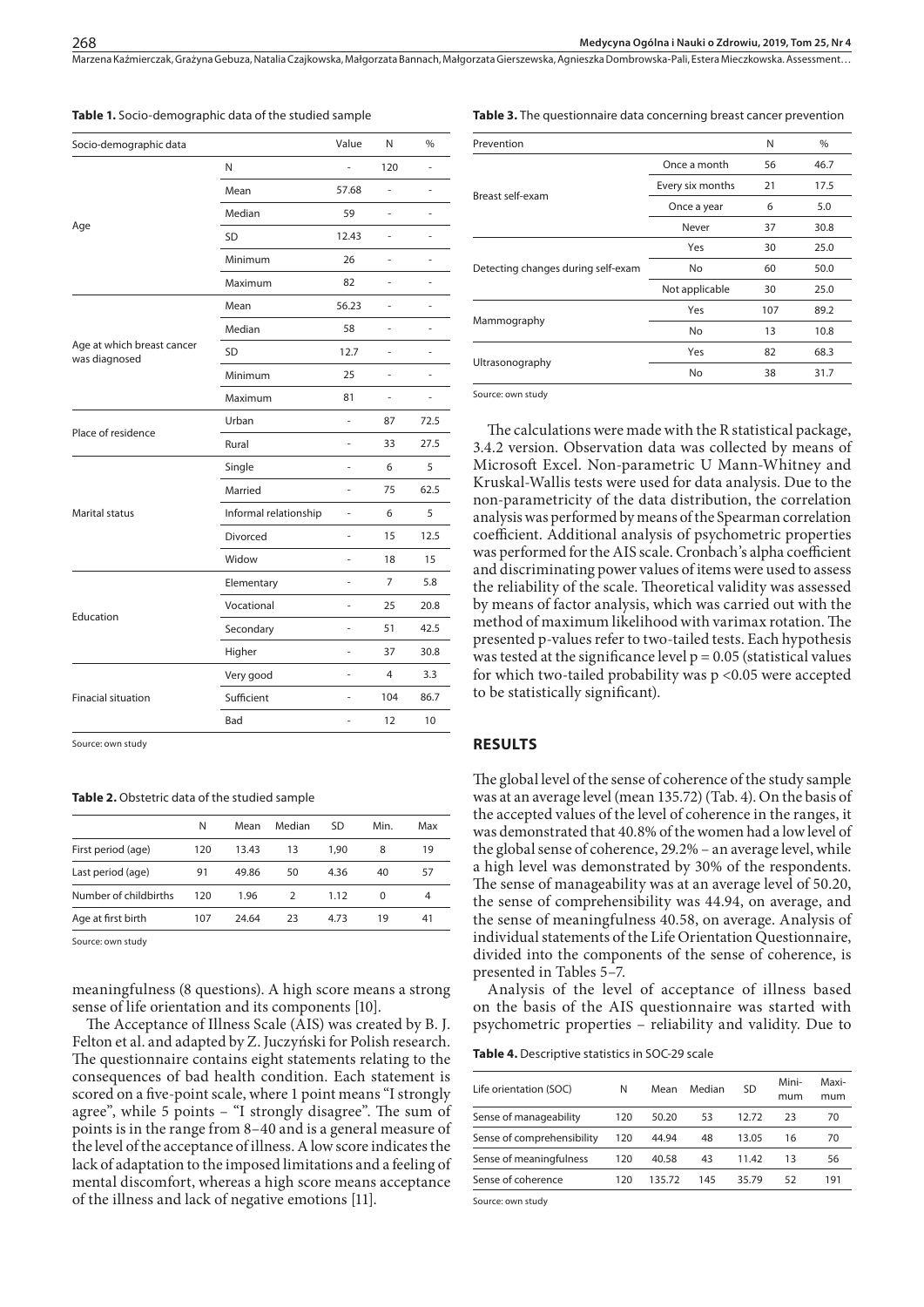Table 5. Descriptive statistics of "the sense of manageability" and individual statements according to SOC-29

Table 6. Descriptive statistics of "the sense of comprehensibility" and individual statements according to SOC-29

| Sense of manageability - state-<br>ment                                                                                                                                                                               | N   | Me-<br>Mean<br>dian |    | SD    | Mini-<br>mum   | Maxi-<br>mum |
|-----------------------------------------------------------------------------------------------------------------------------------------------------------------------------------------------------------------------|-----|---------------------|----|-------|----------------|--------------|
| Doing something in the past with<br>a group of peers, you had a feeling<br>that (it definitely wouldn>t be done<br>- it definitely would be done).                                                                    | 120 | 5.31                | 6  | 1.33  | 1              | 7            |
| Have people you always counted<br>on let you down?                                                                                                                                                                    | 120 | 5.08                | 5  | 1.42  | $\overline{2}$ | 7            |
| Do you feel that you are judged<br>unfairly in your life?                                                                                                                                                             | 120 | 4.63                | 5  | 1.83  | 1              | 7            |
| Which statement best describes<br>your perception of life (there is no<br>way out of unpleasant life situa-<br>tions - you can always find a way<br>out of unpleasant life situations).                               | 120 | 5.03                | 6  | 1.55  | $\overline{2}$ | 7            |
| When something unpleasant<br>happened in the past, you tended<br>(to fret about it and worry - tell<br>yourself: "it's OK, I have to live with<br>it", keep doing my job).                                            | 120 | 4.23                | 5  | 1.96  | 1              | 7            |
| What do you think when you do<br>something that puts you in a good<br>mood?                                                                                                                                           | 120 | 5.36                | 6  | 1.47  | $\overline{2}$ | 7            |
| Do you think in the future you will<br>always have people to count on?                                                                                                                                                | 120 | 5.49                | 6  | 1.68  | 2              | 7            |
| Even people with a strong charac-<br>ter feel lost in certain situations.<br>How often did you feel this way in<br>the past?                                                                                          | 120 | 5.39                | 6  | 1.52  | $\overline{2}$ | 7            |
| When you think about obstacles<br>that you may encounter in your<br>life, you believe that (you will not<br>be able to overcome these difficul-<br>ties - you will always be able to<br>overcome these difficulties). | 120 | 4.73                | 5  | 1.67  | 1              | 7            |
| How often are you in an emotional<br>state that you cannot control?                                                                                                                                                   | 120 | 4.96                | 5  | 1.75  | 1              | 7            |
| Sense of manageability                                                                                                                                                                                                | 120 | 50.20               | 53 | 12.72 | 23             | 70           |
|                                                                                                                                                                                                                       |     |                     |    |       |                |              |

Source: own study

single measurement in the study, no scale stability analysis was conducted. The reliability was checked on the sample of 120 women by means of the Cronbach alpha and a value of 0.84 was obtained, which is close to the reliability of the original version, for which the Cronbach alpha value is 0.82. Discriminating power of individual items, estimated as a correlation with the overall result, is in the range between 0.33–0.70, which confirms the validity of the presence of all questions in the questionnaire. Theoretical validity was tested by factor analysis, assuming theoretical assumptions from the literature about the univariate scale. While extracting one factor, 47.4% of the variance of the results is explained. Factor loadings of individual items in the questionnaire are in the range from 0.33 to 0.81 (Tab. 8).

Statistical analysis demonstrated that the overall AIS score for the study sample was 26.84 with a range from 11–40, SD=7.01. A low level of the acceptance of illness was found in 19.1% of the patients, an average level was found in almost half of the women (45.8%), while a high level was declared by 35% of the respondents. Analyzing the individual statements of the AIS questionnaire, the lowest average value, and thus the lowest level of the acceptance of illness, were obtained in the statements: 'Health problems make me dependent

| Sense of comprehensibility -<br>Statement                                                                                                                                                      | N   | Me-<br>Mean<br>dian |     | <b>SD</b> | Mini-<br>mum | Maxi-<br>mum |  |
|------------------------------------------------------------------------------------------------------------------------------------------------------------------------------------------------|-----|---------------------|-----|-----------|--------------|--------------|--|
| When you talk to people do you<br>have a feeling that they do not<br>understand you?                                                                                                           | 120 | 4.78                | 5   | 1.74      | 1            | 7            |  |
| In everyday life you have contacts<br>with many people, how do you<br>evaluate them?                                                                                                           | 120 | 4.88                | 5   | 1.58      | 1            | 7            |  |
| Has it ever happened to you that<br>a person you know very well be-<br>haved in a way that surprised you?                                                                                      | 120 | 4.62                | 5   | 1.66      | 2            | 7            |  |
| In recent years your life has been<br>(full of changes and you did not<br>know what would happen in<br>a moment - completely in order<br>and clear).                                           | 120 | 4.17                | 4.5 | 1.72      | 1            | 7            |  |
| Do you have the impression that<br>you are in an unfamiliar situation<br>and you do not know to do?                                                                                            | 120 | 3.40                | 3   | 1.77      | 1            | 6            |  |
| When you face a difficult problem,<br>the choice of solution is (always<br>confusing and difficult to make -<br>always completely clear).                                                      | 120 | 3.48                | 3   | 1.32      | 1            | 6            |  |
| Your life in the future will be<br>probably (full of changes and you<br>will not know what will happen in<br>a moment – completely in order<br>and clear).                                     | 120 | 3.66                | 3   | 1.65      | 1            | 6            |  |
| Do you have mixed feelings and<br>thoughts?                                                                                                                                                    | 120 | 3.77                | 3.5 | 1.73      | 1            | 7            |  |
| Does it happen that you have feel-<br>ings you would rather not have?                                                                                                                          | 120 | 3.89                | 5   | 1.77      | 1            | 6            |  |
| Do you have the impression that<br>you do not know what exactly will<br>happen?                                                                                                                | 120 | 3.83                | 5   | 1.79      | 1            | 7            |  |
| When something unexpected<br>happens in your life. you assess<br>it that (you overestimated or un-<br>derestimated the meaning of this<br>event - you saw things in the right<br>proportions). | 120 | 4.48                | 5   | 1.46      | 1            | 7            |  |
| Sense of comprehensibility                                                                                                                                                                     | 120 | 44.94               | 48  | 13.05     | 16           | 70           |  |

Source: own study

on others more than I want' (mean = 2.71) and 'I will never be as self-sufficient as I would like to be' (mean = 2.93). On the other hand, the highest average value, which means the highest level of adaptation to the illness, was obtained by negating the statement: 'The illness makes me a burden on my family and friends (mean = 3.85) (Tab. 9).

While determining the relationship between the parameters of the SOC-29 scale and the AIS scale indicators, a significant correlation was found between the sense of coherence and its components and the acceptance of illness (p <0.00001). There was a significant correlation of moderate strength in the positive direction (the strongest relationship existed between the acceptance of illness and the sense of meaningfulness [rho = 0.512]), the weakest was between the acceptance of illness and the sense of comprehensibility (rho=0.401) (Tab. 10).

There was no statistically significant difference (p> 0.05) for the method of breast cancer treatment in the study sample (surgical treatment, chemotherapy, radiotherapy, hormonal therapy) and the level of coherence and its components and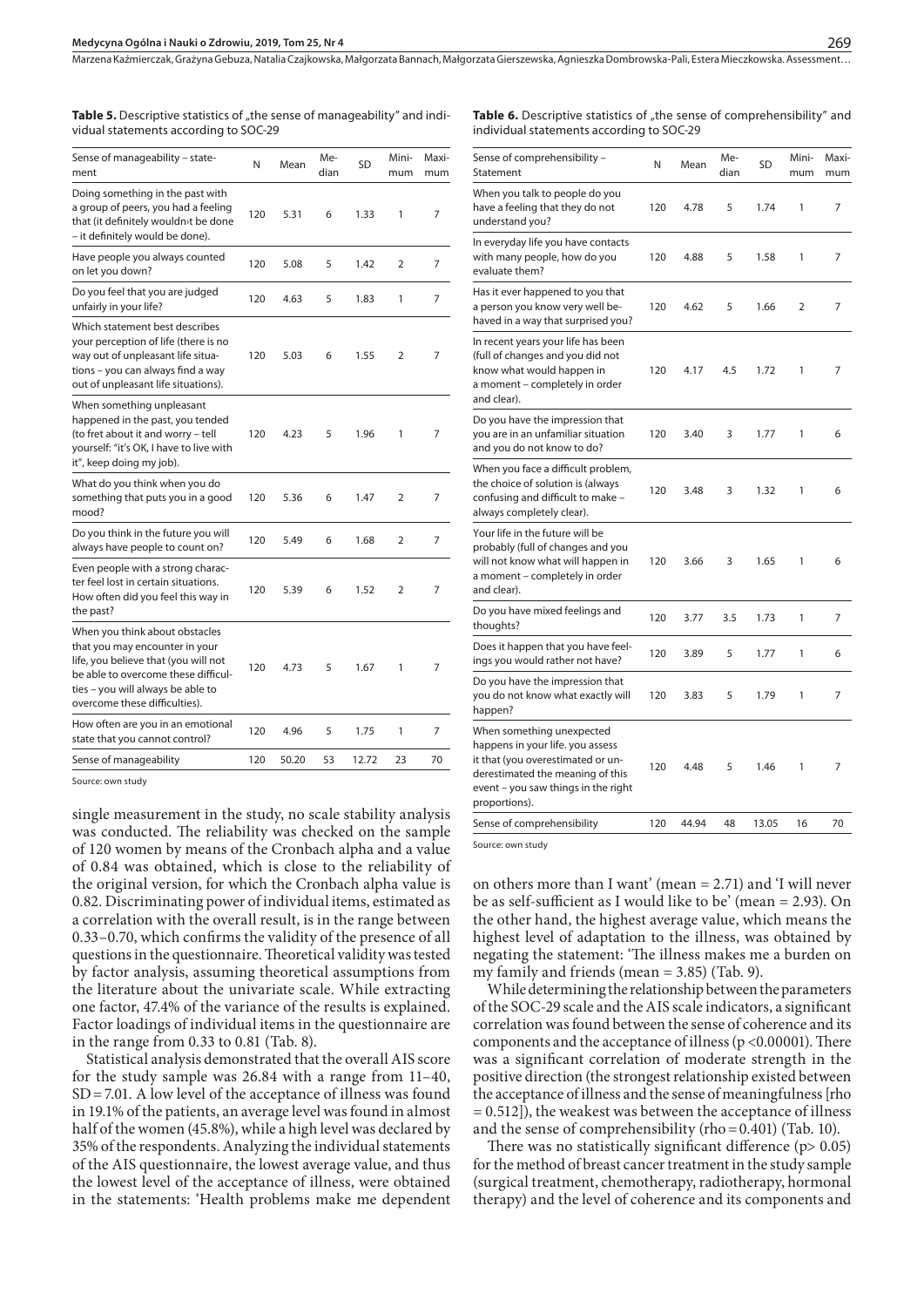| <b>Table 7.</b> Descriptive statistics of "the sense of meaningfulness" and |  |
|-----------------------------------------------------------------------------|--|
| individual statements according to SOC-29                                   |  |

**Table 9.** Descriptive statistics of the acceptance of illness and individual statements according to the AIS scale

| Sense of meaningfulness - State-<br>ment                                                                                                   | N   | Mean  | Me-<br>dian | SD    | Mini-<br>mum | Maxi-<br>mum |
|--------------------------------------------------------------------------------------------------------------------------------------------|-----|-------|-------------|-------|--------------|--------------|
| Do you feel that you completely<br>do not care about the things<br>around you?                                                             | 120 | 4.76  | 5           | 1.93  | 1            | 7            |
| What do you think life is like<br>(completely monotonous - very<br>interesting)?                                                           | 120 | 5.42  | 6           | 1.68  | 1            | 7            |
| Until now in your life (there have<br>not been any clear goals or as-<br>pirations - there have been very<br>clear goals and aspirations). | 120 | 5.11  | 6           | 1.51  | 2            | 7            |
| Most of what you will do in the<br>future will be probably (dead bor-<br>ing - extremely fascinating).                                     | 120 | 5.03  | 5           | 1.84  | 1            | 7            |
| When you think about your life<br>you very often (ask yourself why<br>you live at all - you feel how good<br>it is to live).               | 120 | 5.24  | 6           | 1.79  | 1            | 7            |
| Performing everyday activities is<br>for you a source of (annoyance<br>and boredom - great pleasure<br>and contentment).                   | 120 | 5.07  | 5           | 1.62  | 1            | 7            |
| You predict that your personal life<br>will be in the future (completely<br>without meaning or goals -<br>meaningful with clear goals).    | 120 | 5.08  | 6           | 1.59  | 1            | 7            |
| Do you often have a feeling that<br>what you do does not make<br>sense?                                                                    | 120 | 4.88  | 5.5         | 1.63  | 1            | 7            |
| Sense of meaningfulness                                                                                                                    | 120 | 40.58 | 43          | 11.42 | 13           | 56           |
|                                                                                                                                            |     |       |             |       |              |              |

Source: own study

#### **Table 8.** Psychometric properties of AIS scale

| $AIS - item$            | Mean | <b>SD</b> | Correlation of dis-<br>criminating power | Factor load-<br>ing |
|-------------------------|------|-----------|------------------------------------------|---------------------|
| 1                       | 3.20 | 1.22      | 0.54                                     | 0.66                |
| $\overline{2}$          | 3.29 | 1.33      | 0.59                                     | 0.71                |
| 3                       | 3.75 | 1.32      | 0.70                                     | 0.81                |
| $\overline{4}$          | 2.71 | 1.20      | 0.33                                     | 0.33                |
| 5                       | 3.85 | 1.23      | 0.67                                     | 0.63                |
| 6                       | 3.75 | 1.26      | 0.58                                     | 0.66                |
| 7                       | 2.93 | 1.26      | 0.64                                     | 0.69                |
| 8                       | 3.36 | 1.42      | 0.50                                     | 0.46                |
| % of explained variance |      |           |                                          | 47.4                |
|                         |      |           |                                          |                     |

Source: own study

the level of the acceptance of illness (Tab. 11). Breast removal surgery did not determine the level of coherence and its components (p> 0.05). An average level of the acceptance of illness was higher in the group of women who had not undergone mastectomy ( $p = 0.00007$ ) (Tab. 12). Breast reconstruction surgery did not differentiate the level of the sense of coherence and the level of the acceptance of illness ( $p > 0.05$ ). A statistically significant difference was observed only for the sense of meaningfulness ( $p = 0.0135$ ) (Tab. 13).

| AIS - Statement                                                              | N   | Mean  | Me-<br>dian | SD   | Mini-<br>mum | Maxi-<br>mum |
|------------------------------------------------------------------------------|-----|-------|-------------|------|--------------|--------------|
| I have difficulty adopting to<br>the limitations imposed by<br>the illness.  | 120 | 3.20  | 3           | 1.22 | 1            | 5            |
| Because of my health, I am not<br>able to do what I like best.               | 120 | 3.29  | 3           | 1.33 | 1            | 5            |
| The illness makes me feel un-<br>necessary.                                  | 120 | 3.75  | 4           | 1.32 | 1            | 5            |
| Health problems make me<br>dependent on others more than<br>I want.          | 120 | 2.71  | 3           | 1.20 | 1            | 5            |
| The illness makes me a burden on<br>my family and friends.                   | 120 | 3.85  | 4           | 1.23 | 1            | 5            |
| Because of my condition I do not<br>feel a full person.                      | 120 | 3.75  | 4           | 1.26 | 1            | 5            |
| I will never be as self-sufficient as<br>I would like to be.                 | 120 | 2.93  | 3           | 1.26 | 1            | 5            |
| I think the people around me<br>often feel uncomfortable with my<br>illness. | 120 | 3.36  | 4           | 1.42 | 1            | 5            |
| General indicator of the accept-<br>ance of illness (AIS).                   | 120 | 26.84 | 27          | 7.01 | 11           | 40           |

Source: own study

**Table 10.** Correlation of the level of illness acceptance with the level of the sense of coherence and its components

|                                       | <b>AIS</b>              |           |  |  |  |
|---------------------------------------|-------------------------|-----------|--|--|--|
| Sense of coherence and its components | Correlation coefficient | p-value   |  |  |  |
| Sense of coherence                    | 0.468                   | < 0.00001 |  |  |  |
| Sense of manageability                | 0.476                   | < 0.00001 |  |  |  |
| Sense of comprehensibility            | 0.401                   | < 0.00001 |  |  |  |
| Sense of meaningfulness               | 0.512                   | < 0.00001 |  |  |  |
|                                       |                         |           |  |  |  |

Source: own study

**Table 11.** Correlation of the level of the sense of coherence and its components and the level of illness acceptance with the treatment method

|                                    | Chemo-<br>therapy |     | Surgical<br>Hormo-<br>nal treat-<br>treat-<br>ment<br>ment |     |    |     | Radio-<br>therapy | $X^2$ | p-<br>value |        |
|------------------------------------|-------------------|-----|------------------------------------------------------------|-----|----|-----|-------------------|-------|-------------|--------|
|                                    | N                 | Av. | N                                                          | Av. | N  | Av. | N                 | Av.   |             |        |
| Sense of coher-<br>ence            | 52                | 134 | 96                                                         | 137 | 17 | 128 | 30                | 134   | 1.1339      | 0.7689 |
| Sense of man-<br>ageability        | 52                | 49  | 96                                                         | 51  | 17 | 47  | 30                | 50    | 1.2477      | 0.7416 |
| Sense of<br>comprehensi-<br>bility | 52                | 45  | 96                                                         | 45  | 17 | 40  | 30                | 42    | 2.9828      | 0.3943 |
| Sense of mean-<br>ingfulness       | 52                | 39  | 96                                                         | 41  | 17 | 41  | 30                | 42    | 1.298       | 0.7296 |
| Acceptance of<br>illness           | 52                | 26  | 96                                                         | 26  | 17 | 27  | 30                | 28    | 1.9149      | 0.5903 |
|                                    |                   |     |                                                            |     |    |     |                   |       |             |        |

Source: own study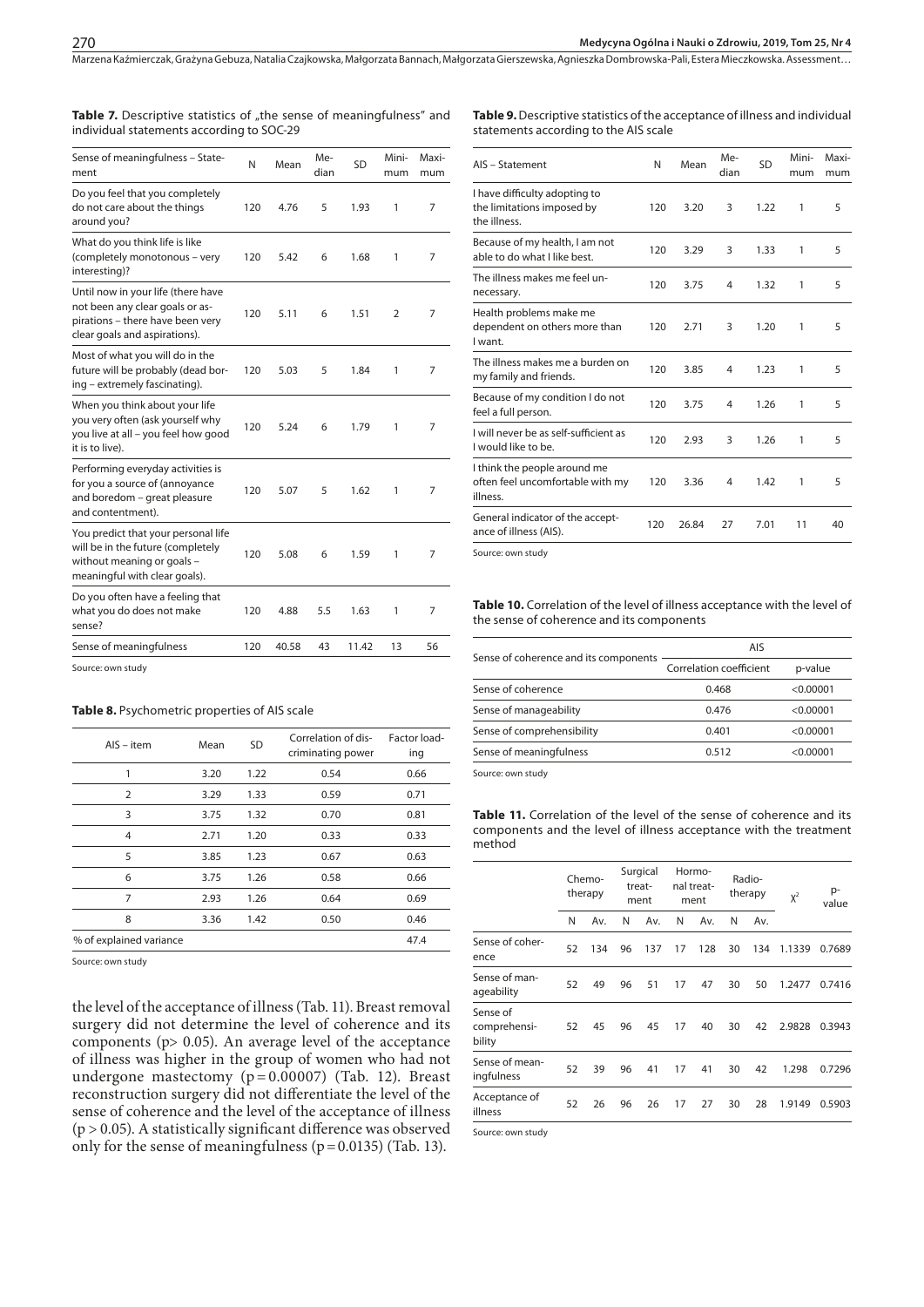**Table 12.** Comparing the level of the sense of coherence and its components and the level of illness acceptance depending on surgery

|                            | No mastectomy |       | Mastectomy |       |        |         |
|----------------------------|---------------|-------|------------|-------|--------|---------|
|                            | Ν             | Mean  | N          | Mean  | W      | p-value |
| Sense of coherence         | 60            | 141.4 | 60         | 130.1 | 2088.5 | 0.1305  |
| Sense of manageability     | 60            | 52.4  | 60         | 48.0  | 2158.5 | 0.06006 |
| Sense of comprehensibility | 60            | 47.0  | 60         | 42.9  | 2039.5 | 0.2092  |
| Sense of meaningfulness    | 60            | 42.0  | 60         | 39.2  | 2026   | 0.2361  |
| Acceptance of illness      | 60            | 29.2  | 60         | 24.5  | 2556.5 | 0.00007 |
|                            |               |       |            |       |        |         |

Source: own study

**Table 13.** Comparing the level of the sense of coherence and its components and the level of illness acceptance depending on breast reconstruction

|                            | No breast re-<br>construction |       | Breast recon-<br>struction |       | W     | p-value |
|----------------------------|-------------------------------|-------|----------------------------|-------|-------|---------|
|                            | N                             | Mean  | N                          | Mean  |       |         |
| Sense of coherence         | 69                            | 130.4 | 20                         | 147.6 | 501   | 0.06379 |
| Sense of manageability     | 69                            | 48.6  | 20                         | 53.4  | 557.5 | 0.1941  |
| Sense of comprehensibility | 69                            | 43.6  | 20                         | 48.8  | 504   | 0.06793 |
| Sense of meaningfulness    | 69                            | 38.3  | 20                         | 45.5  | 438.5 | 0.0135  |
| Acceptance of illness      | 69                            | 26.3  | 20                         | 26.2  | 717   | 0.7937  |
|                            |                               |       |                            |       |       |         |

Source: own study

#### **DISCUSSION**

Negative experiences and severe stress generated by the diagnosis of breast cancer in women cause disorders in the physical and psychological spheres. Cancer diagnosis is associated with a decrease in self-esteem and the quality of life. According to Antonovsky›s concept, the higher the sense of coherence, the better the person›s health.

As a result of the study, it was found that women with breast cancer have an average level of coherence during treatment. The average global level of coherence, obtained by the respondents, was 135.72 points according to the SOC-29 scale; it can therefore be included in the normative values established by the author of the concept of salutogenesis. In analyzing the components of the sense of coherence, it can be concluded that women obtained high results in the manageability component (average 50.20 points), followed by comprehensibility (44.94 points) and meaningfulness (40.58 points). According to Antonovsky›s theory, most important is the sense of meaningfulness, since its lack may render the other components unstable. A person who has a high sense of manageability/control and comprehensibility, and a lower sense of meaningfulness, despite having the appropriate resources, will probably quickly stop understanding signals coming from the world around them. They may also lose control over the resources if they do not have the right motivation [9]. Analyzing the manageability component, the highest average was obtained in the statement: 'Do you think that in the future there will always be people you can count on?' (5.49), and the lowest average in the statement: 'When something unpleasant happened in the past, you tended to

fret about it and worry – tell yourself: 'it's OK, I have to live with it', keep doing my job  $(4.23)$ .

In the component of the sense of comprehensibility, the highest average was obtained in the statement: 'In everyday life you have contacts with many people, how do you evaluate them?' (4.88), and the lowest: 'Do you have the impression that you are in an unfamiliar situation and you do not know what to do?' (3.40). The highest average (5.42) in the meaningfulness component was in the statement: 'What do you think life is like?' (completely monotonous – very interesting), and the lowest related to the statement: 'Do you feel that you completely do not care about the things around you?' (4.76).

Kurowska et al. report that women after mastectomy presented an average level of coherence (SOC mean 137.51 points), where the sense of manageability was 48.33 points, comprehensibility – 47.70 points, and meaningfulness – 41.48 points [12]. Similar results were obtained by Łepecka-Klusek et al., where an average level of coherence in women with mammary gland pathology was 137 points in the SOC scale. Individual components of the sense of coherence were also on a similar level: manageability – 50 points, comprehensibility – 44.5 points, meaningfulness – 42.5 points [13]. Another Kurowska and Czeplicka›s study indicated a reduced level of coherence in women after mastectomy (mean 127 points) according to SOC [14]. The results of a study by Motyka et al. imply that there is no relationship between the level of the sense of coherence and the quality of life of women after mastectomy. The authors of the study report that, contrary to theoretical assumptions, the sense of coherence is not always associated with an improvement in life satisfaction, which means that the relationships between these two variables are more complicated than it would appear from theoretical assumptions. Furthermore, it was found that the majority of the women with a high sense of coherence relatively quickly decided to see a doctor after noticing worrying changes, while most of the patients with a low sense of coherence postponed this decision and consulted a doctor relatively late. It is likely that people with a higher sense of coherence create a more relevant image of their own illness, which favours desirable health behaviours [15].

Further analysis assessed the level of acceptance of illness in women with breast cancer. Two sources of the acceptance of illness are indicated, the person's personality and the characteristics of the illness [16]; above all, the acceptance of illness is a consent to life changes. In recurrent, incurable diseases, the lack of consent to accept the limitations leads to exhaustion and helplessness [17]. Our own material showed that almost half of the respondents (45.8%) presented an average level of acceptance of their health condition. A low level of acceptance was found in 19.1% of the women, while a high level concerned 35% of women. The highest average value, which means the highest degree of adjustment to the illness, was obtained by negating the statement: "The illness makes me a burden on my family and friends." The average the acceptance of illness according to the AIS scale was 26.84 points. A higher average (28.13) was obtained by Juczyński in women with breast cancer and uterine cancer [11]. Łuczyk et al. presented results similar to those in the current study in women surgically treated for breast cancer [18]. Bąk-Sosnowska conducted research among women during the first days after mastectomy, and the result reached an average value of 24.56 according to AIS [19]. The results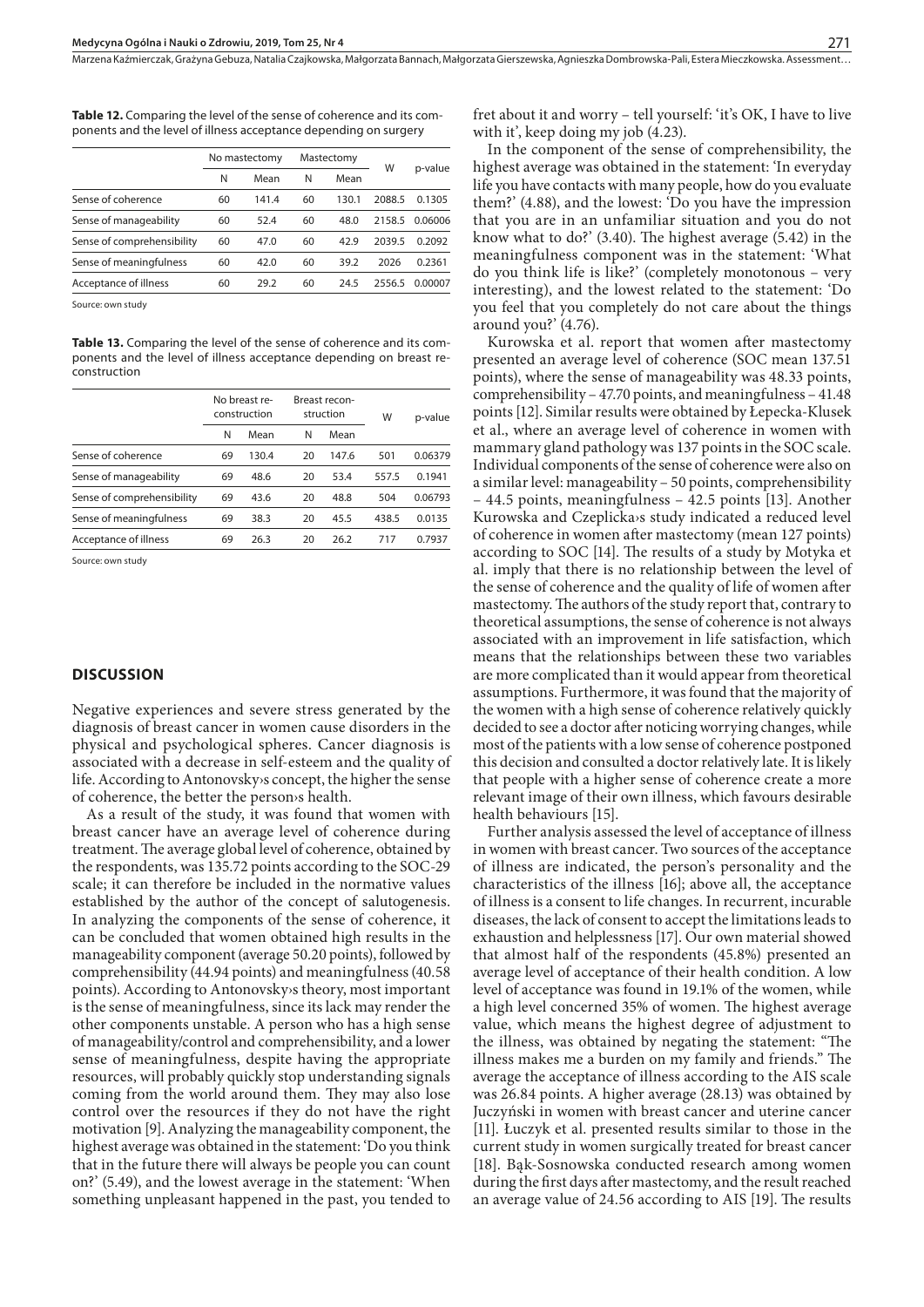obtained by Pawlik et al. show that 46% of the women coped with adjustment to cancer [20]. Similar results are presented by Nowicki et al., in which 44% of the women with breast cancer showed a high level of the acceptance of illness during complementary therapy [21]. Lewandowska-Abucewicz et al. report that 42% of the women after mastectomy achieved a high level of the acceptance of illness, and 37% of the respondents had no difficulty adapting to the limitations imposed by the illness. The women felt needed (40%), and half of them (50%) thought that they were not a burden on family and friends. 32% of Amazons feel a full person despite their illness [17].

Numerous studies confirm the existence of a correlation between the level of the sense of coherence and the level of the acceptance of illness. In the material presented by Kurowska et al. [12], both the global sense of coherence and all its components were related to the degree of adjustment to the illness. The strongest relationship was demonstrated between the acceptance of illness and the sense of comprehensibility, and then in terms of the sense of manageability. On the other hand, the lowest results were related to the sense of meaningfulness. In the current study, a significant correlation was found between the sense of coherence and its components and the acceptance of illness. The strongest relationship existed between the acceptance of illness and the sense of meaningfulness, the weakest was related to the acceptance of illness and the sense of comprehensibility.

The surgery used to treat breast cancer leads to female body mutilation, diminishes her sense of attractiveness and femininity, or may even lead to body de-sexualization. Women after mastectomy assess themselves as 'incomplete' or 'defective'. Breast reconstruction for these women is a chance to return to a 'normal' life. Breast restoration can have a positive impact on the acceptance of illness, a higher quality of life, and it can be important not only for the woman herself, but also for her environment. The new life situation encourages to define and evaluate the personality features leading, at the same time, to the creation of the ideal self. Discrepancy between self-image and reality may result in a lack of self-acceptance and internal conflicts. This problem seems to be extremely important considering the growing number of women after mastectomy who decide to undergo reconstruction [22]. In the presented study, undergoing breast reconstruction surgery differentiated the component of the sense of meaningfulness in the SOC-29 scale. In the study by Lewandowska-Abucewicz et al. [17], the extent of complementary therapy in women after mastectomy was not related to the level of the acceptance of illness. In the study by Agarwal et al. [23] an increase in life satisfaction in the physical, social and emotional sphere was observed in women after breast reconstruction. The authors report that after breast reconstruction, the women were more extroverted and more socially and sexually active. In the current study, there was no relationship between the way the women were treated for breast cancer (surgery, radiotherapy, hormonal therapy, chemotherapy) and the level of coherence and its components, nor in the level of acceptance of illness. Breast removal surgery did not determine the level of coherence and its components. An average level of the acceptance of illness was higher in the group of women who had undergone breastconserving surgery. Słowik et al. [24] did not show a significant correlation between the type of surgery (one of four variants of surgical treatment) and the overall average quality of life

of women after mastectomy. The women who had undergone mastectomy showed better cognitive functioning, reporting at the same time less intense systemic side-effects of treatment than the women after breast-conserving surgery.

It is extremely important to achieve mental balance and return to physical activity for the recovery process of women with breast cancer. The social support received by close family members and friends plays a significant role here. It is also implement early psycho-oncological intervention in the form of supportive therapy and psychoeducation.

# **CONCLUSIONS**

- 1. Women with breast cancer presented an average global level of sense of coherence and the acceptance of illness.
- 2.A significant correlation was found between the sense of coherence and its components and the acceptance of illness. The strongest correlation was between the acceptance of illness and the sense of meaningfulness, the weakest with the sense of comprehensibility.
- 3. The type of treatment (surgical, chemotherapy, radiotherapy or hormonal) did not determine the level of the sense of coherence and its components and the level of the acceptance of illness.
- 4. Undergoing breast reconstruction did not differentiate the level of the sense of coherence and the level of the acceptance of illness. A significant difference was observed only for the sense of meaningfulness.
- 5. The women who had not undergone mastectomy presented a higher level of the acceptance of their health condition.

#### **REFERENCES**

- 1.International Agency for Research Cancer. World Health Organization 2018. <https://www.who.int/cancer/PRGlobocanFinal.pdf>[access: 30th September, 2019, at 3:43 p.m.].
- 2.Wojciechowska U, Czaderny K, Ciuba A, Olasek P, Didkowska J. Malignant neoplasms in Poland in 2016. National Cancer Registry. Ministry of Health 2018. [Nowotwory złośliwe w Polsce w 2016 roku. Krajowy Rejestr Nowotworów. Ministerstwo Zdrowia 2018.] [http://](http://onkologia.org.pl/wp-content/uploads/Nowotwory_2016.pdf) [onkologia.org.pl/wp-content/uploads/Nowotwory\\_2016.pdf](http://onkologia.org.pl/wp-content/uploads/Nowotwory_2016.pdf) [access: 30th September, 2019, at 2:53 p.m.].
- 3.Pawlik M, Karczmarek-Borowska B. Acceptance of cancer in women after mastectomy [Akceptacja choroby nowotworowej u kobiet po mastektomii.] Prz Med Uniw Rzesz Inst Leków 2013; 2: 203–2011.
- 4.Lewandowska-Abucewicz T, Kęcka K, Brodowski J. Acceptance of cancer in women after mastectomy in the West Pomeranian Voivodeship – preliminary research. [Akceptacja choroby nowotworowej u kobiet po mastektomii w województwie zachodniopomorskim – badania wstępne.] Fam Med Prim Care Rev 2016; 18(2): 143–148.
- 5.Łuczyk M, Pietraszek A, Łuczyk R, et al. The intensity and severity of anxiety and depressive disorders in women with breast cancer preparing for surgical treatment. [Występowanie i nasilenie zaburzeń lękowych i depresyjnych u kobiet z rakiem piersi przygotowywanych do leczenia chirurgicznego.] J Educ Health Sport 2015; 5(5): 52–66.
- 6.Kosowicz M. Psycho-oncology selected psychological aspects of functioning with cancer. [Psychoonkologia – wybrane aspekty psychologiczne funkcjonowania w chorobie nowotworowej.] In: Meder J. (ed.) Podstawy onkologii klinicznej. Wydawnictwo CMKP, Warsaw 2011, s. 237–244.
- 7.Rynkiewicz-Andryśkiewicz M, Andryśkiewicz P, Curyło M, et al. The analysis of the usefulness of assessing the level of the sense of coherence in somatic and mental diseases [Analiza przydatności oceny poziomu poczucia koherencji w chorobach somatycznych i psychicznych.] Prz Med Uniw Rzesz Inst Leków 2014; 4: 365–374.